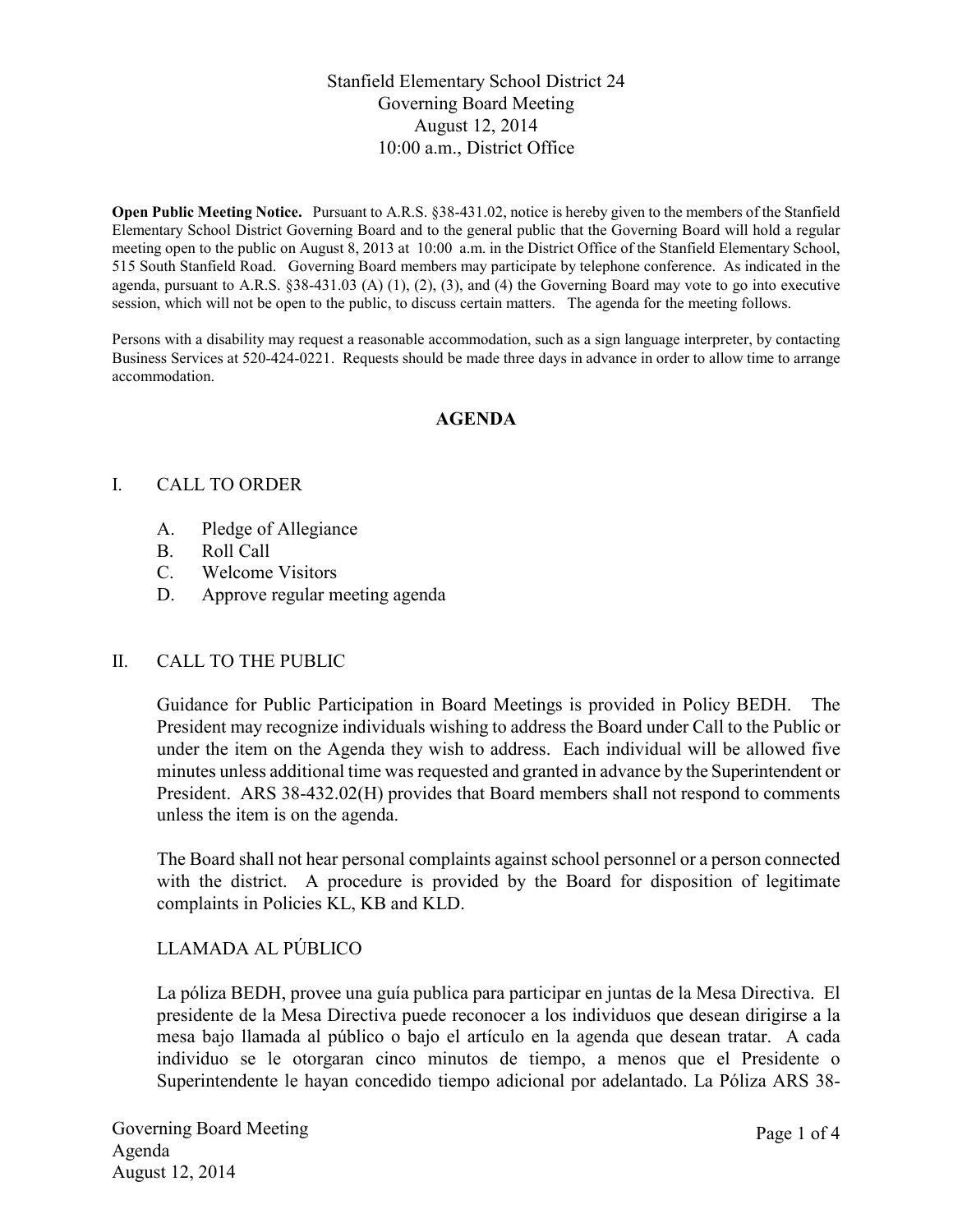432.02 dice que ningún miembro de la mesa responderá a ningún tipo de comentarios de temas que no estén en la agenda.

La mesa no oirá quejas personales en contra de personal de la escuela o personas que tengan alguna conexión con el Distrito. Para este tipo de quejas la mesa provee otro tipo de procedimientos para la disposición de quejas legítimas las cuales se encuentran en las siguientes Pólizas KL, KB, y KLD.

# III. APPROVAL OF MINUTES

Approve the July 11, 2014 regular governing board meeting minutes.

## IV. REPORTS

- A. Superintendent's Report
	- 1. Goals for FY15 will align with CIP
	- 2. District AIMS results and Letter Grade
	- 3. Opening Sessions and School year 2014-2015
	- 4. Elections update
	- 5. Transwestern Pipeline Tax Appeal Settlement
- B. July Public Funds Expenditure Reports (Pages 1-4) 1. 2013 -2014 July reports
- C. July Student Activities Report (Page 5)
- D. Principal's Report (Page 6)
- A. Operations Support Services Reports (Page 7)
	- 1. Maintenance None
	- 2. Transportation

## V. NEW BUSINESS ACTION ITEMS – PERSONNEL (Page 8)

All hiring is pending satisfactory completion of background investigation, records verification, and fingerprint report.

A. Approve hire of Maria Garcia effective August 11, 2014, for 2014-2015, Part-Time Variable Schedule Teacher Appointment for reading assessment and intervention support, not to exceed 0.5 FTE at \$200 daily, prorated for partial days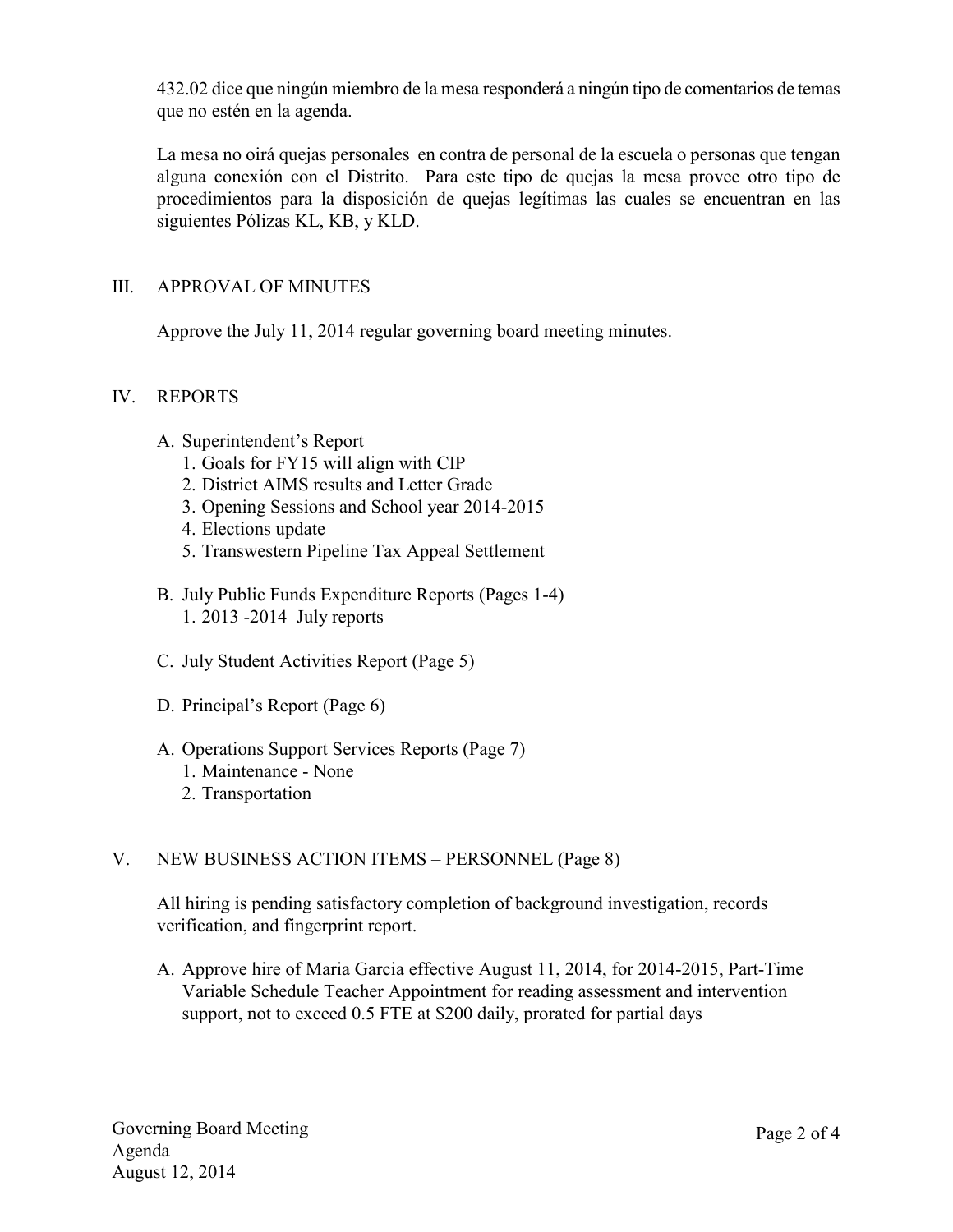- B. Approve extra duty for Adrianna Hernandez, Instructional Aide, effective July 29, 2014, for beginning of the year set up, not to exceed 35 hours, and an effective start date of August 2, 2013
- C. Approve extra duty for Jean Elshere, Instructional Aide, effective August 1, 2014, for beginning of the year set up for JOM/Library, not to exceed 24 hours
- D. Approve hire effective August 14, 2014, Notice of "At-Will" Non-exempt Appointment, 261-day schedule for Mariette Massoud, School Secretary
- E. Approve hire of Nancy Ash, Notice of "At Will" Non-exempt Appointment, 261-day schedule for Business Services II effective August 1, 2014 with transition through August 22, 2014.
- F. Accept Part-Time Variable Administrator contract declined for 2014-2015: Susan Stropko
- G. Accept resignation of Lynn Farrow, Business Services II, effective October 3, 2014.
- H. Approve Melissa Sadorf and Christopher Lineberry as Qualified Evaluators for the 2014-2015 school year
- I. Approve hire effective August 12, 2014, Notice of "At-Will" Non-Exempt Appointment, 189-day schedule 0.5 FTE position:
- 1. Teresa Flint, part-time Instructional Aide
- J. Approve 2014-15 extra duty contracts: 1. Native American Cultural Club – George Carmen 2. Yearbook – Jacquelynn Cook
- E. Approve hire effective August 6, 2014, Notice of "At-Will" Non-Exempt Appointment, 189 day schedule:
	- 1. Joe Mejia Bus Driver, Full Time
	- 2. Teresa Rembao Bus Driver, Full Time
	- 3. Veronica Ruiz Bus Driver, Part time

#### VI. NEW BUSINESS ACTION ITEMS – BUSINESS

A. Ratify approval of payroll vouchers

| 1. PV1 | \$19,496.01 |
|--------|-------------|
| 2. PV2 | \$32,151.22 |

- 
- B. Ratify approval of expense vouchers
	- 1. EV1455 \$145,113.14
	- 2. EV1456 \$1,653.25

Governing Board Meeting Agenda August 12, 2014